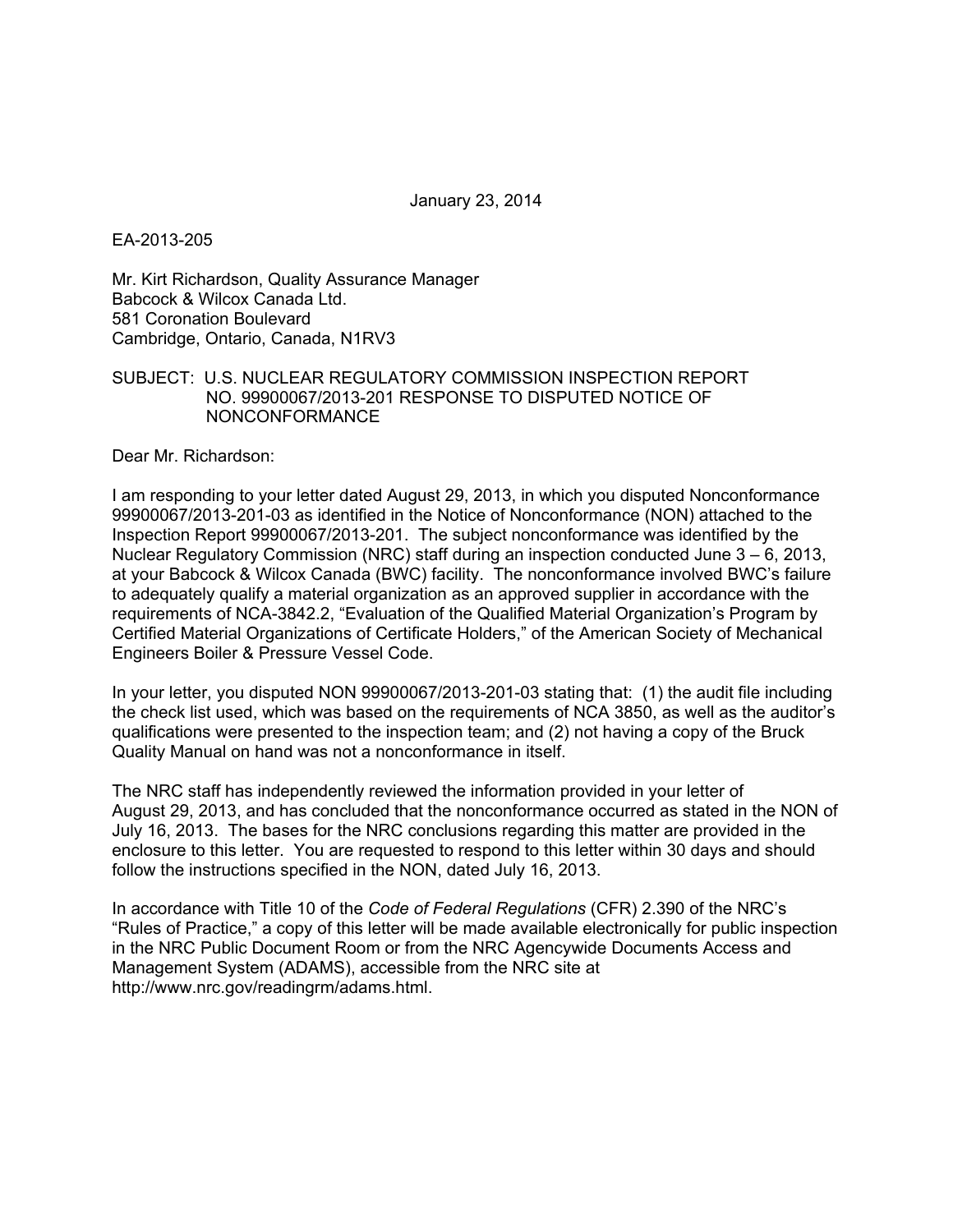K. Richardson - 2 -

Should you have any additional questions, please contact Yamir Diaz-Castillo of my staff at 301-415-2228.

Sincerely,

## */RA/*

Michael C. Cheok, Director Division of Construction Inspection and Operational Programs Office of New Reactors

Docket No.: 99900067

Enclosure: NRC Evaluation and Conclusion for NON 99900067/2013-201-03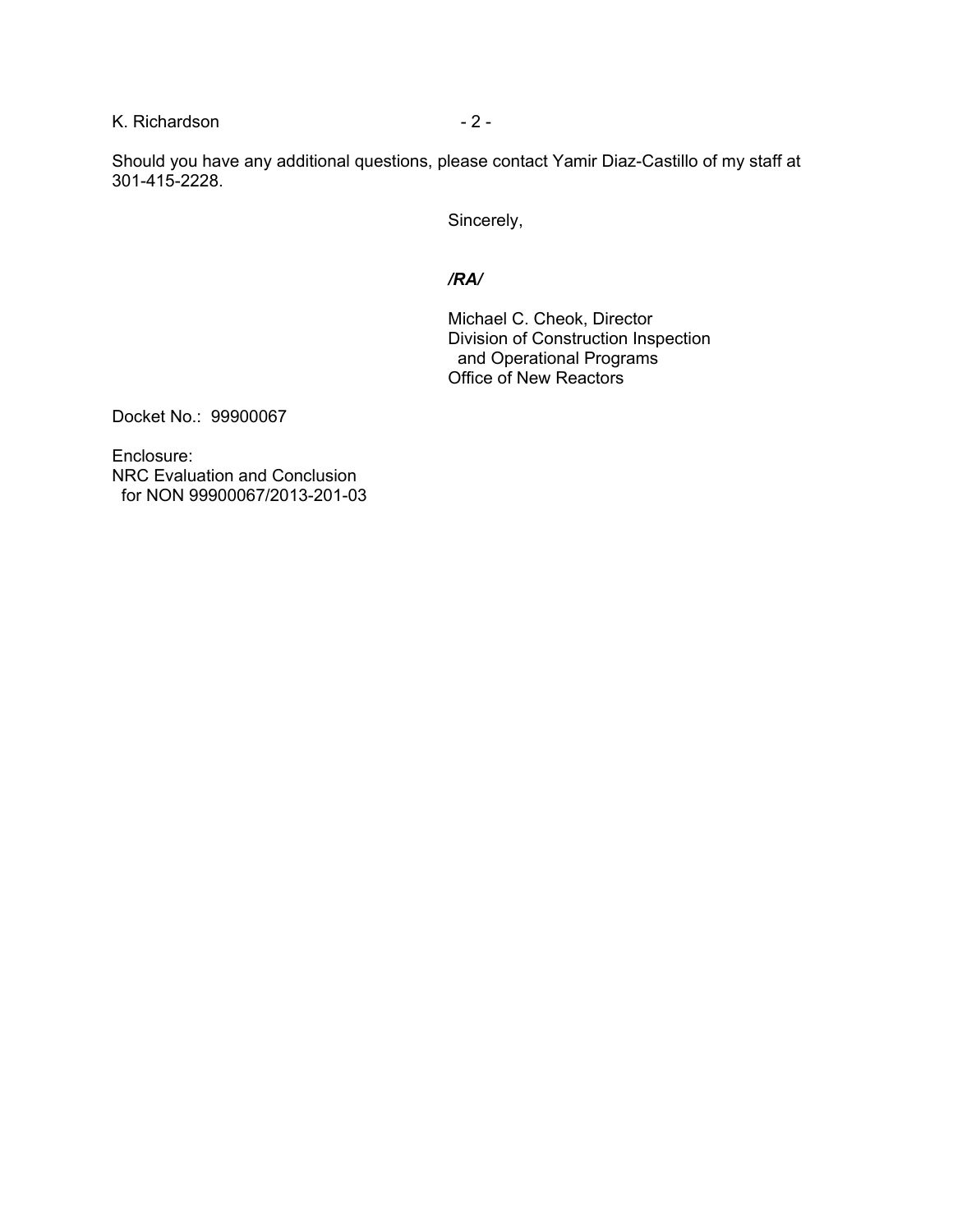K. Richardson **- 2 -** 2 -

Should you have any additional questions, please contact Yamir Diaz-Castillo of my staff at 301-415-2228.

Sincerely,

#### */RA/*

Michael C. Cheok, Director Division of Construction Inspection and Operational Programs Office of New Reactors

Docket No.: 99900067

Enclosure: NRC Evaluation and Conclusion for NON 99900067/2013-201-03

### **DISTRIBUTION:**

AJohnson ASakadales RFretz KKavanagh RRasmussen ESanchez-Santiago KRichardson@babcock.com Xuejun.Wei@cnsc-ccsn.gc.ca

# **ADAMS Accession No.: ML14010A155 NRO-001**

| <b>OFFICE</b> | NRO/DCIP/MVIB         | NRO/DCIP/MVIB   | NRO/DCIP/MVIB | NRO/DCIP/MVIB |
|---------------|-----------------------|-----------------|---------------|---------------|
| <b>NAME</b>   | <b>YDiaz-Castillo</b> | JOrtega-Luciano | RMcIntyre     | ERoach        |
| <b>DATE</b>   | 1/13/2014             | 01/13/2014      | 01/22/2014    | 01/13/2014    |
| <b>OFFICE</b> | NRO/DCIP              | OE/EB           | NRO/DCIP      | NRO/DCIP      |
| <b>NAME</b>   | TFrye                 | <b>NHilton</b>  | AValentin     | <b>MCheok</b> |
| <b>DATE</b>   | 01/13/2014            | 01/22/2014      | 01/23/2014    | 01/23/2014    |

**OFFICIAL RECORD COPY**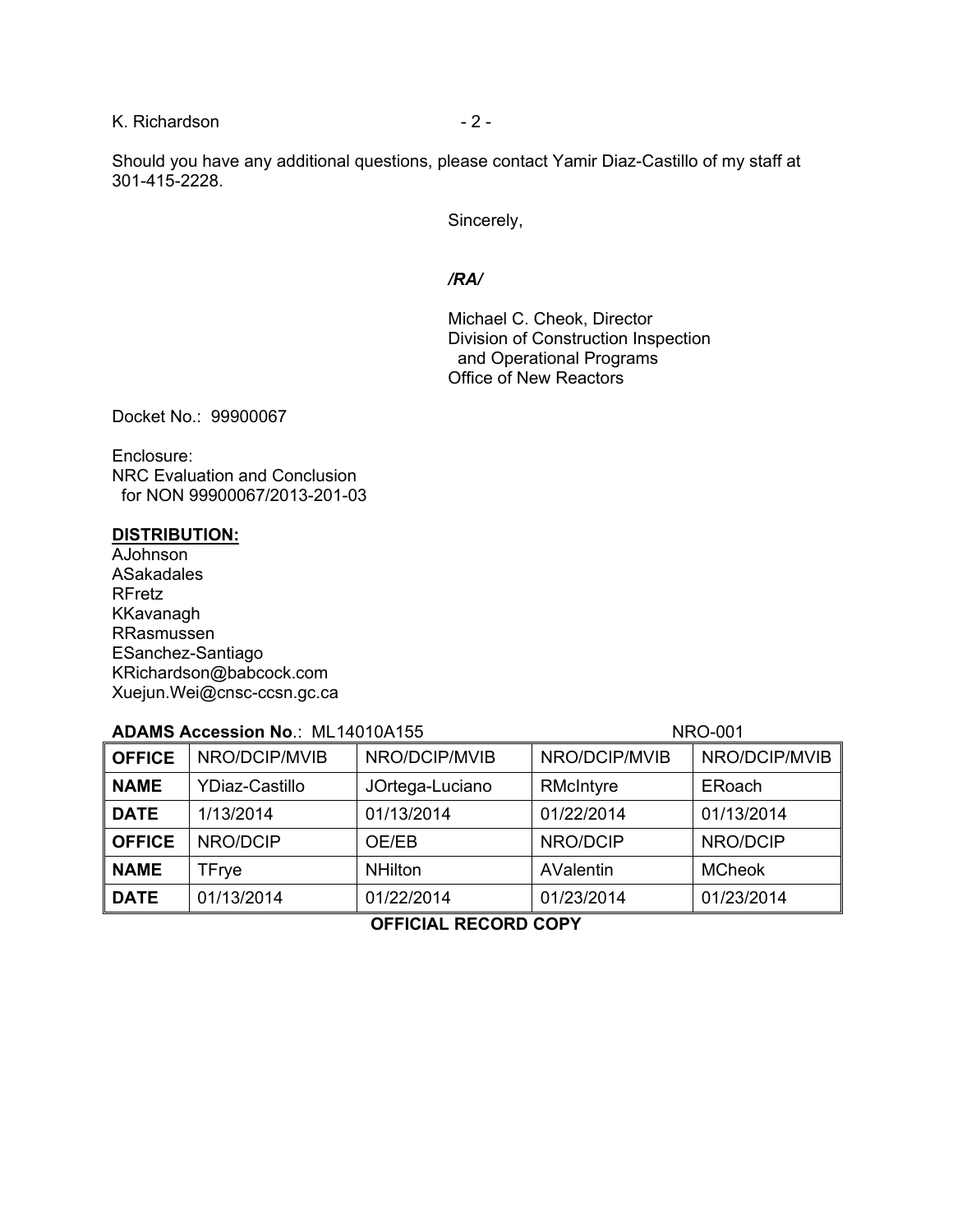# **NUCLEAR REGULATORY COMMISSION'S EVALUATION AND CONCLUSION**

## **Statement of Nonconformance 99900067/2013-201-03**

Criterion VII, "Control of Purchased Material, Equipment, and Services," of Appendix B to Title 10 of the *Code of Federal Regulations* (10 CFR) Part 50, states, in part, that "Measures shall be established to assure that purchased material, equipment, and services, whether purchased directly or through contractors and subcontractors, conform to the procurement documents. These measures shall include provisions, as appropriate, for source evaluation and selection, objective evidence of quality furnished by the contractor or subcontractor, inspection at the contractor or subcontractor source, and examination of products upon delivery. The effectiveness of the control of quality by contractors and subcontractors shall be assessed by the applicant or designee at intervals consistent with the importance, complexity, and quantity of the product or services."

Subsection NCA-3842.2, "Evaluation of the Qualified Material Organization's Program by Certified Material Organizations of Certificate Holders," of the American Society of Mechanical Engineers Boiler & Pressure Vessel (ASME B&PV) Code Section III, states, in part, that "Evaluation of a Material Organization's Quality System Program by parties other than the Society, as provided by NCA-3820(b), shall be performed in accordance with the requirements of (a) through (i) below. […] (a) The Quality System Program shall be surveyed, accepted, and audited by the party performing the evaluation on the basis of its compliance with the applicable material requirements of this Section and the requirements of NCA-3850."

Contrary to the above, as of June 6, 2013, BWC failed to adequately qualify a material organization as an approved supplier in accordance with the requirements of NCA-3842.2. Specifically, BWC inadequately qualified Bruck GmbH as a Qualified Material Organization based on Bruck's International Organization for Standardization (ISO) 9001:2008, "Quality Management System (QMS) - Requirements," Quality Systems Manual.

# **Specific Basis for Disputing the Nonconformance**

In response to the nonconformance, BWC stated that it evaluated Bruck GmbH per NCA 3842.2. The response also stated that the audit file included a check list that was based on the requirements of NCA 3850, and that the auditor's qualifications were presented to the inspection team. BWC feels that there is no nonconformance in this instance. BWC also stated that it did not have a copy of Bruck's Quality Manual on hand, which is not a nonconformance in itself.

### **NRC Evaluation of Vendor's Response**

The NRC staff has carefully reviewed BWC's response and has concluded that Nonconformance 99900067/2013-201-03 occurred as stated in our letter dated July 16, 2013. The NRC staff's basis for this determination is as follows:

The NRC staff did receive the checklist used by the auditor to verify Bruck GmbH's compliance with the requirements of Section NCA-3850, as required by Subsection NCA 3842.2 (a). The NRC staff also reviewed the qualifications of the auditor who performed the audit of Bruck GmbH and found no issues with the auditor's qualifications.

In order to qualify Bruck GmbH as a material organization, BWC must ensure that Bruck GmbH's Quality System's Program meets the requirements of Section NCA-3850 of the ASME